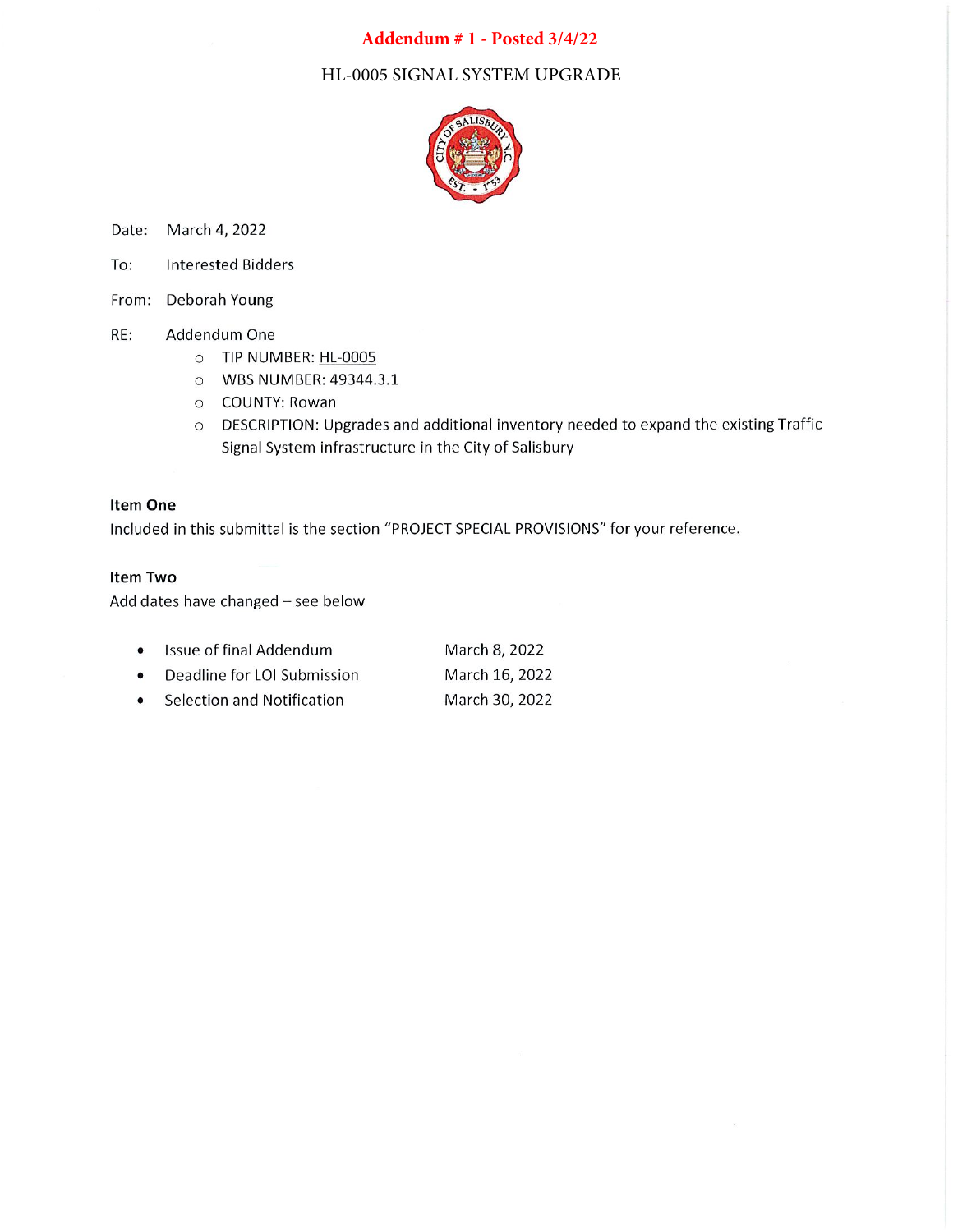- 9. Subarticle  $102-13(B)2$  Electronic Bids, page 1-19, delete this section in its entirety.
- 10. Subarticle 103-2(B) Electronic Bids, page 1-22, delete this section in its entirety.
- 11. Subarticle 103-3(A) Criteria for Withdrawal of Bid, page 1-22, modify the reference "G.S.136-28.1" to "G.S.143-129.1". On page 1-23, in that same subarticle under (5), line 11, modify "State Contract Officer" to "City of Salisbury".
- 12. Article 103-7 Contract Bonds, page 1-30, line 5, modify "14" calendar days to "10" calendar days per G.S.143-129.
- 13. Article 103-9, Failure to Furnish Contract Bonds, page 1-30, line 15, modify "14" calendar days to "10" calendar days per G.S.143-129.
- 14. Article 105-9 Construction Stakes, Lines and Grades, page 1-48, delete this section in its entirety and substitute the following: "The Municipality will not set the stakes, lines or grades for this project."
- 15. Article 108-2, Progress Schedule, page 1-68, add the following requirement as subarticle (D) on page 1-69: "The municipality may add additional requirements as noted in the bid proposal".
- 16. Article 108-3, Preconstruction Conference, page 1-69, line 20, change "Division" Engineer" to "City of Salisbury".
- 17. Article 108-4, Construction Conferences, page 1-69, line 28, change "Resident Engineer" to "NCDOT and the City of Salisbury".
- 18. Article 109-8, Fuel Price Adjustments, page 1-87, delete this article in its entirety and substitute the following: "Fuel Price Adjustments will not apply to this project."
- 19. Article-620-4, Measurement and Payment, page 6-33, delete lines 38 through line 20 on page 6-34 and substitute the following: "Asphalt Price Adjustments will not apply to this project."

### **PROJECT SPECIAL PROVISIONS**

#### $\mathbf{I}$ . Special Provisions/Job Specific Requirements

1. PURPOSE: This scope of work defines upgrades and additional inventory needed to expand the existing Traffic Signal System infrastructure in the City of Salisbury which is outdated, failing, or reaching its useful end of life or service.

2. SCOPE: The scope of work will include:

1) Replacement of communication equipment inside traffic signal cabinets and providing spares (Additional Inventory) to avoid potential future disruptions in service.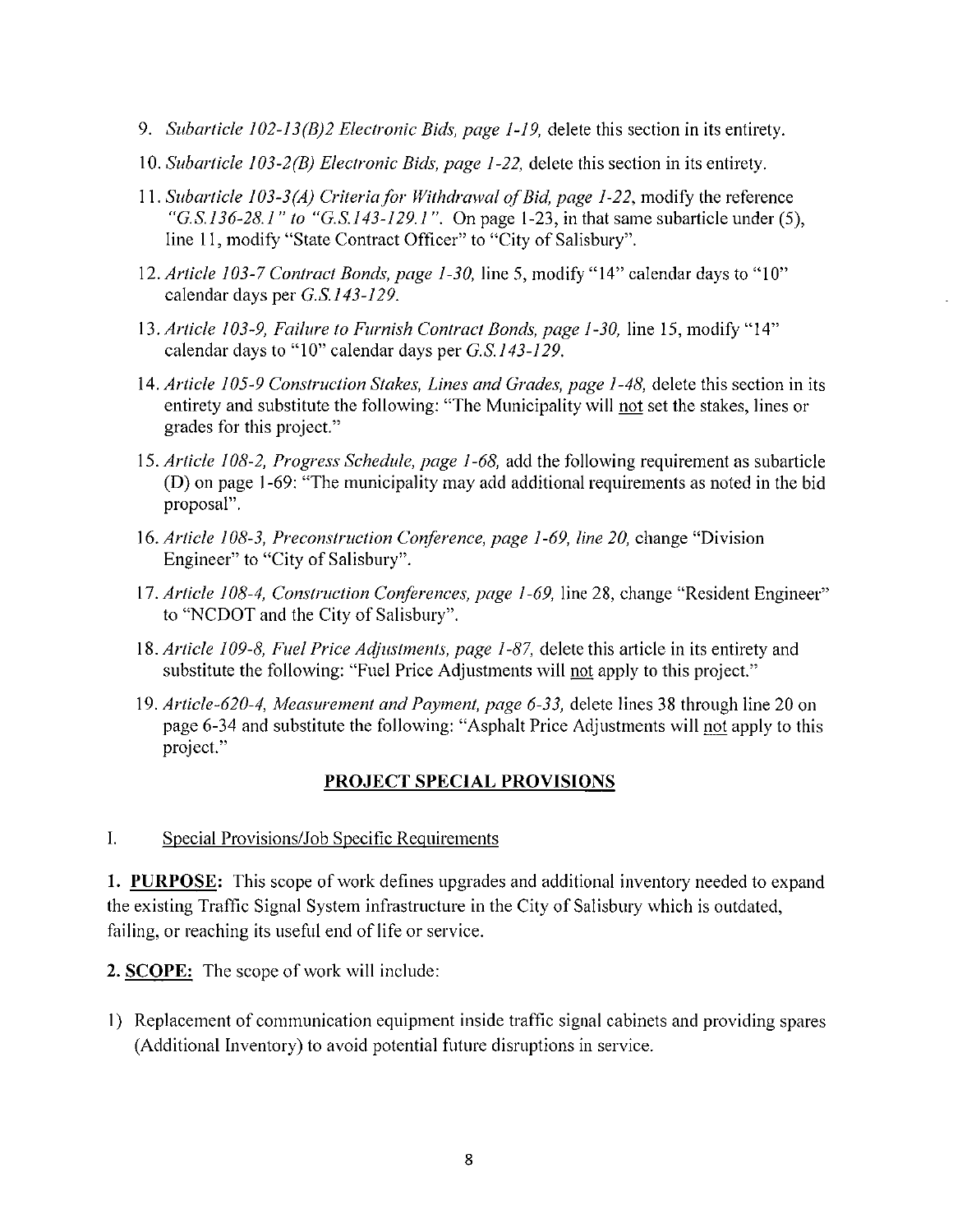### **Traffic Communication Equipment Replacement**

Contractor will be expected to replace failed communication equipment within the traffic cabinets and re-program equipment as needed. Failed equipment should be removed, tagged with location or NCDOT cabinet number, and returned to the City of Salisbury's Engineering Department.

There are two traffic cabinets needing a high speed IP/Ethernet datalink transceiver replacement transceiver capable of providing remote serial and IP data connectivity to IP based networks and access for fixed traffic signal communication operations where a fiber optic system doesn't exist. The equipment cabinet locations include Jake Alexander Blvd  $@$  Mooresville Rd (09-0351) and Mooresville Rd  $\omega$  Lincolnton Rd/Sunset Dr (09-0198).

### **Traffic Communication Inventory**

Contractor will replenish the inventory of communications items needed for the traffic cabinets. Note that this is a product purchase ONLY. Items needed include the following:

- a. LC to ST Fiber Patch Cable: LC to ST connector, 9/125 single mode, duplex fiber patch cable. Length needed is one (1) meter per patch cable (See appendix for additional Detail).
- b. Closet Connector & Splice Housing: The closet connector and splice housing (CCS) is a rack-mounted product. The CCS-01U accepts up to two (2) connector panels and splice trays (connector panels, modules, and splice trays are sold separately). The housing is built to be mounted in a 19-in rack or cabinet (See appendix for additional Detail).
- c. Optical Jumper Shelf/Label Panel: Optical jumper shelf/label panel must be compatible with the CCS (Closet Connector & Splice) housing enclosure purchased for this project (See appendix for additional Detail).
- d. Managed Ethernet Switch: Environmentally hardened managed Ethernet switch incorporates LED indicators for monitoring the operating status of the managed switch and network. These units are DIN-rail style for attachment to cabinet. Lifetime Warranty (See appendix for additional Detail).
- e. High Speed IP/Ethernet Datalink Transceiver: It provides remote serial and IP data connectivity to IP based networks and access for fixed traffic signal communication operations where a fiber optic system doesn't exist (See appendix for additional Detail).
- f. 800/900 MHz Frequency Antenna: This antenna is used in conjunction with the High Speed IP/Ethernet Datalink Transceiver to provide communication to traffic signals or traffic video cameras where a fiber optic system doesn't exist (See appendix for additional Detail).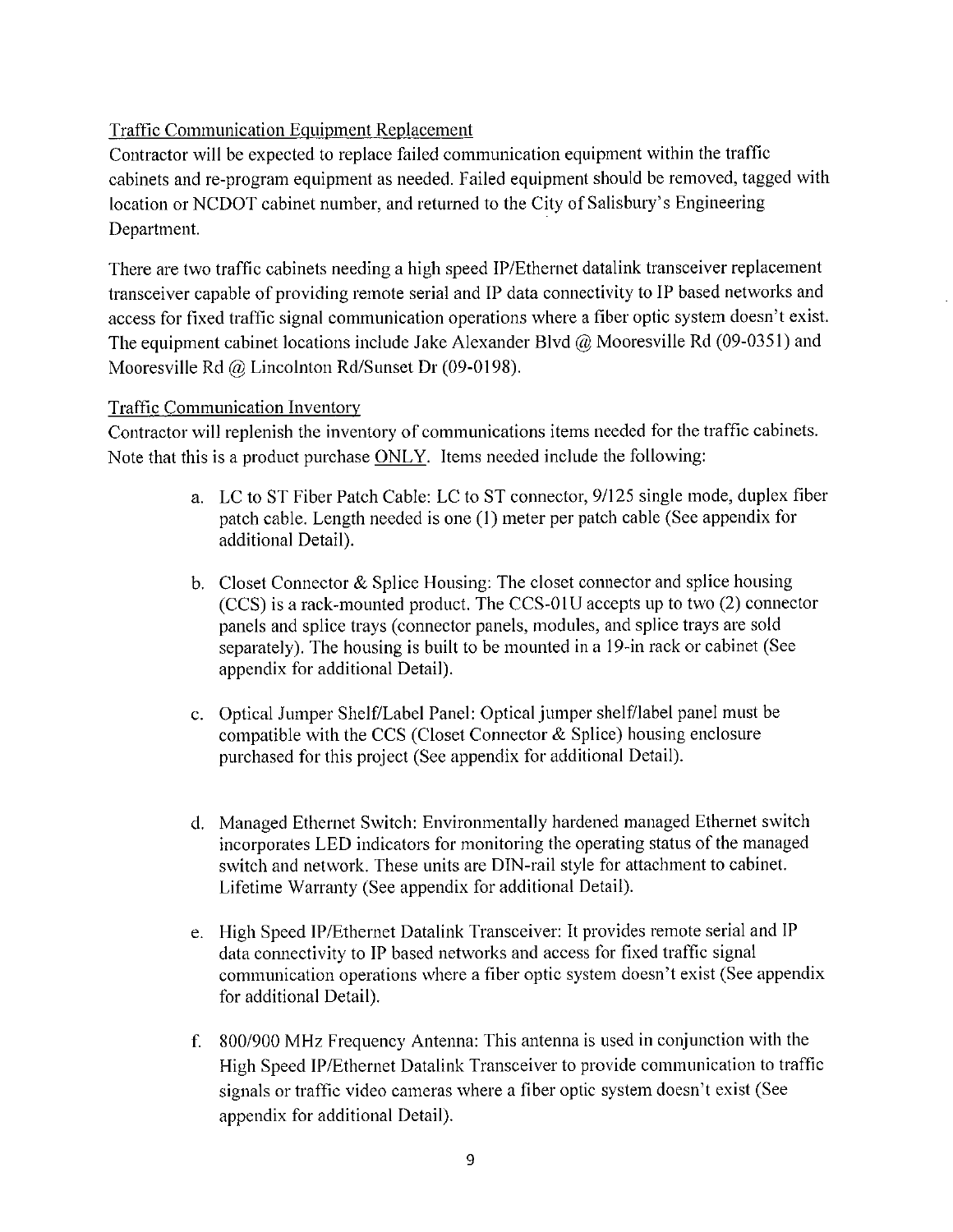### 2) CCTV Camera Upgrade

Repairing and expanding the City's existing CCTV traffic camera system which currently consists of five (5) camera locations (Refer to map titled "CCTV Camera Locations" located within this document). This will require:

- a. The removal of existing CCTV cameras and associated equipment, with the exception of the existing cabinets and conduit, and the installation of new equipment at the current four (4) locations which include:
	- JAB (Jake Alexander Blvd) & Statesville Blvd McDonald's corner
	- JAB & S Main St On Sunset Dr side of JAB, near the bridge
	- JAB & I-85 Bridge southbound On-Ramp at bridge, next to NC IMS camera
	- W Innes St & N Main St on The Plaza at roof
- b. The complete removal of CCTV camera equipment, cabinet, conduit and fiber from one (1) of the original locations, JAB & YMCA.
- c. Installation of seven (7) new CCTV cameras with associated equipment that includes the fiber optic communication from the camera location to the head-end. The following are the locations that shall receive the new CCTV camera equipment :
	- JAB & Brenner Ave
	- $\bullet$  JAB & Mooresville Rd
	- S Main St & Mooresville Rd
	- Julian Rd & Klumac Rd/I-85 SB Ramp
	- JAB & Faith Rd  $\bullet$
	- E Innes St & Faith Rd
	- Mahaley Ave & Park Rd
	- All new camera locations will require a new power meter to be installed and added to the City of Salisbury's Duke Energy account as individual services. The addresses needing a new meter will be provided by the City of Salisbury.
	- Spare fibers exist at each traffic cabinet location, but will need splicing in at multiple splice points to get the communication back to the head-end. The fiber should run aerial from the camera location to the traffic signal cabinet. This work will provide a viable output to 130 East Liberty Street's video switch which will feed live video to Traffic Engineering's traffic monitoring workstation.
	- All products chosen must be compatible with the existing camera management system at location 130 East Liberty Street. All equipment removed from the field should be tagged, noting location, and returned to the City of Salisbury.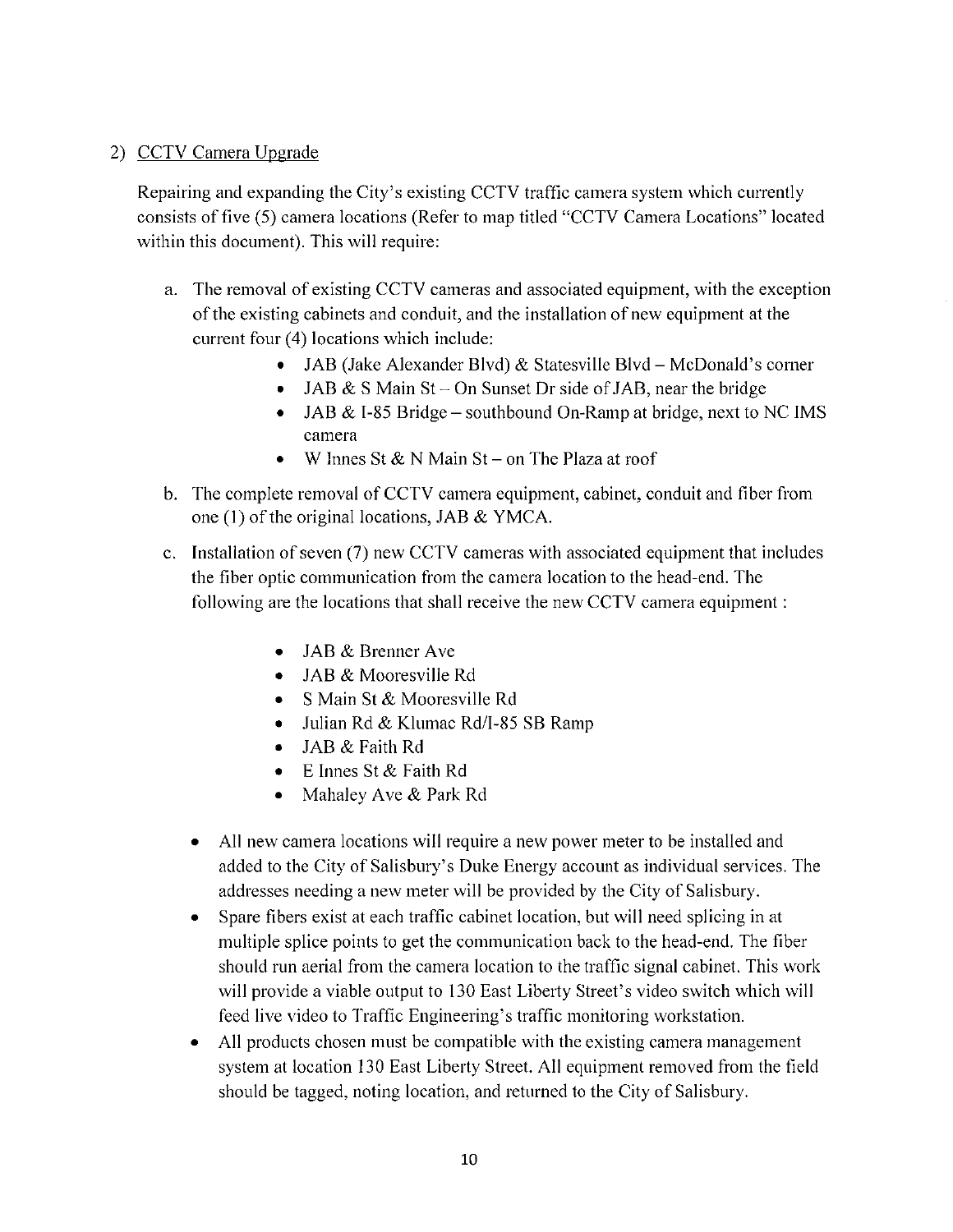- One existing location, Jake Alexander Blvd  $\omega$  Mooresville Rd (09-0351), is utilizing a CAT5 cable from the traffic cabinet to the camera's PoE Switch. This will not change as a result of this project.
- All CCTV camera installations shall include labor and materials for an attachment assembly of the CCTV camera unit. Furnish a CCTV camera attachment assembly that is able to withstand wind loading at the maximum wind speed and gust factor. Base the design on the correct wind speed in accordance with the latest edition of AASHTO Standard Specifications for Structural Supports for Highway Signs, Luminaries and Traffic Signals. The existing location labeled as Innes St  $(a)$  Main St is mounted to the side of the building from the roof access and will need a different mounting system than all other locations. This location must allow the PTZ camera to see in all four directions at the intersection. Please note: The Plaza is a secure building and access to the roof can be obtained through the Engineering Department.
- Bid should include warranty and service package with training provided to Engineering Department staff.
- Equipment details include:
	- $\circ$  (SP) A minimum of 8 megapixels (MP) resolution for cameras with the newest analytical capabilities which detect more objects with expanded object classifications and greater accuracy for faster responses. HDSM  $SmartCode<sup>TM</sup>$  technology will be needed to optimize compression levels to help maximize bandwidth savings. Also desired is Lightcatcher<sup>TM</sup> technology as it offers exceptional detail in areas with low lighting and captures details in scenes with both very bright and dark areas. The cameras should also provide  $360^{\circ}$  views with  $36x$  zooming capabilities and high-resolution to monitor large areas with ease.
	- o (SP) A Fiberglass, Weatherproof, Vented NEMA Enclosure,  $14$ " x  $12$ " x 8" fiberglass, weatherproof, vented, with four pre-wired 120 VAC power outlets. This will hold the power system and media converter, as well as any other components or connections needed for the PTZ camera. The optional flange and pole mounting kits must be used for all locations. This is a mounting device which attaches to the back side of the cabinet and allows the cabinet to be fastened to a wall or to use clamps to be attached to a wooden utility pole. The detail for this is included in the specification details for this cabinet.
	- (SP) A power the system which provides surge protection, and a media  $\circ$ converter to stream the analytical video back to the server. The power injector  $\&$  surge protection system will power the analytical camera and the media converter. The camera's power source should be providing: 24 V DC +/- 10%, 24 Vrms AC +/- 10%, 50 or 60 HZ, through a 95 w PoE,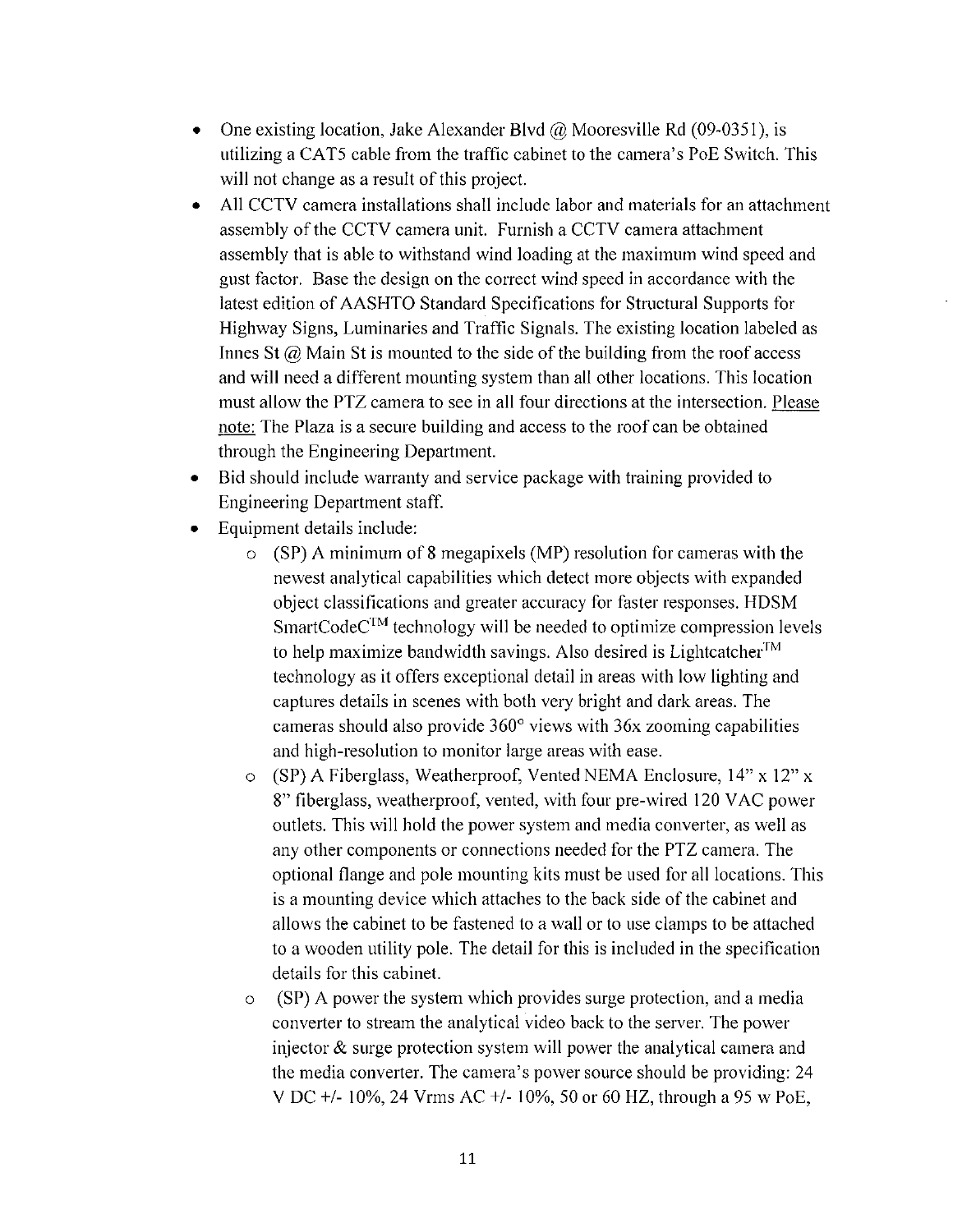unless otherwise specified by the camera and the media converter manufacturers. The media converter will be converting RJ45 to SFP. The media converter will stream the video back through the fiber network to the existing video server.

d. Routing data lines for the new total of eleven  $(11)$  cameras to a new video server located at 130 East Liberty Street. A live feed from 130 East Liberty Street will then be sent to the Engineering Department's traffic monitoring workstation.

### 3) Traffic Monitoring Station

The current traffic monitoring workstation will be removed and replaced with upgraded equipment. This new workstation shall include, at a minimum, a tower which feeds outputs to four  $(4)$  monitors in a 2x2, side by side presentation.

- Video feed at this Traffic Monitoring Station will be received from 130 East  $\bullet$ Liberty Street's video server, and shall be live feed only. The tower included in this monitoring station must be compatible with 130 East Liberty Street's newest traffic video management system. The computer tower will output to four monitors, at a minimum, to display a different video feed per monitor.
- The monitors will need to be wall mounted in a  $2x2$  configuration. They will  $\bullet$ be connected to the tower and the tower to the City's network. These items should be installed in the appropriate office on the third floor of the City Office Building (132 N Main St, Salisbury). The tower and monitors shall be set up and showing video from the upgraded CCTV cameras and other allowed CCTV cameras processed through 130 East Liberty Street's video server.
- Equipment details include:  $\bullet$ 
	- $\circ$ (SP) Four (4)-43" 4K USB-C Monitors, LED-backlit, LCD monitors, with a viewable size of 42.5" and a TFT active matrix. These monitors shall use a remote control to turn the units on and off. Equipment should include the wall mounts, cables, adapters, and other items needed to install an operational Traffic monitoring workstation. The bid shall also include installation, setup, mapping, and a minimum of a three  $(3)$  year warranty.
	- o (SP) Minimum specifications for Tower computer/workstation include a Windows 10 Professional (64-bit) operating system, with an 8<sup>th</sup> Generation processor, Intel i5 or higher CPU with a minimum of 4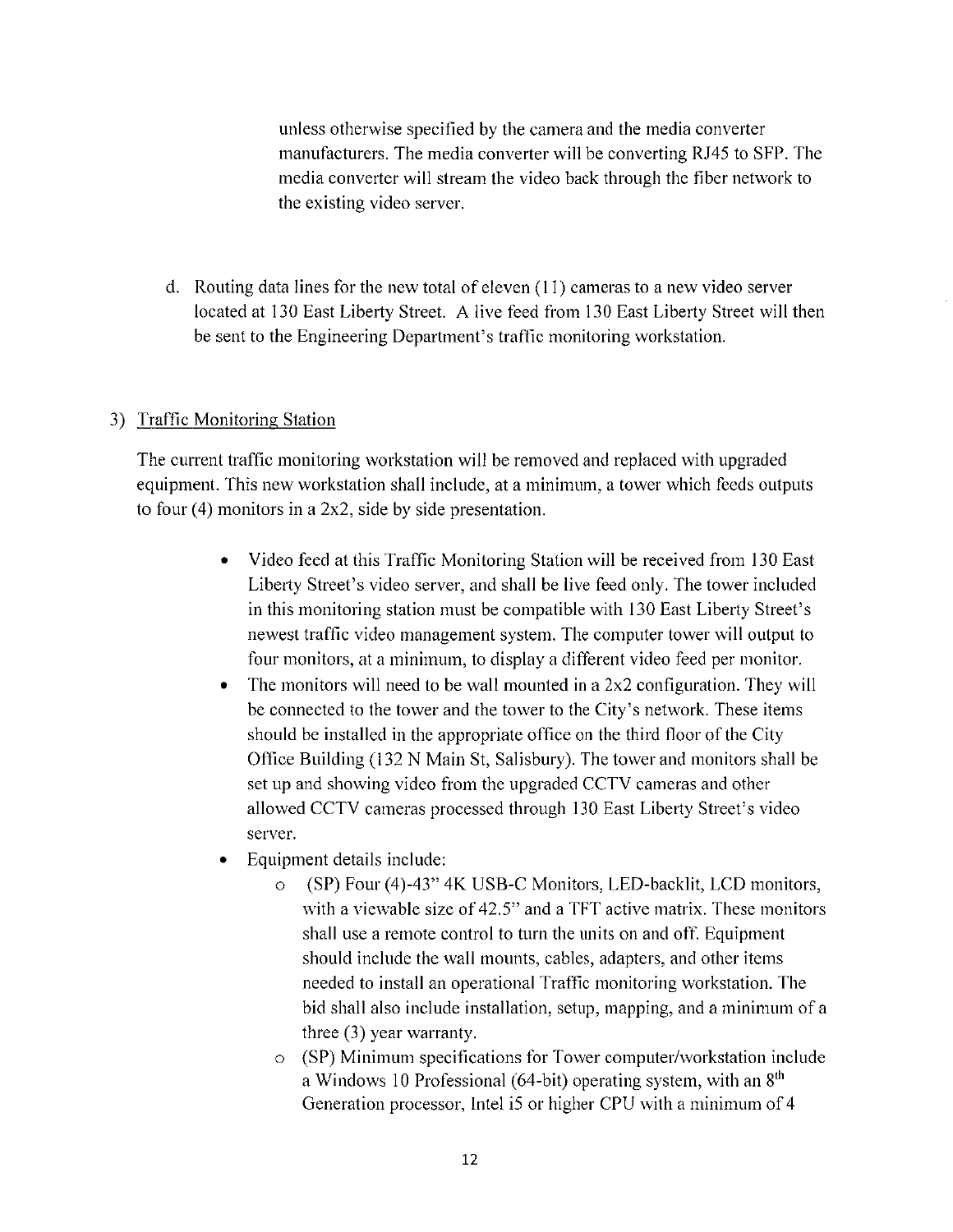cores running at 2.5 Ghz or higher, a minimum of 16 GB memory, NVIDIA® Quadro P620 or higher graphics card (See specifications included in support materials) Video, 500 GB SSD storage, a Gigabit wired network, a small form factor chassis (preferred), all applicable licenses and a three (3) year warranty.

### 4) Traffic Signal Laptop Upgrades

Replacement of two (2) laptops which are beyond their end of service life and beginning to experience issues. The specifications for each laptop is described in the Equipment General Description of this document. The following is applicable to this replacement:

- This equipment will need to be able to effectively remote to and manage programs  $\bullet$ such as Auto CAD 2021 and ESRI ArcMap. Other programs used on this laptop will be Synchro 11, Warrants 10, Microsoft products, PetraPro, and Centracs, all which have previously been purchased and are under current licenses through the City of Salisbury. The minimum specifications for these laptops is included in the support material and should be sufficient for the aforementioned needs.
- Each laptop should be provided with a docking station, 22" monitor, wireless keyboard and wireless optical mouse.
- $\bullet$  The laptops and accessories should be supplied with a 3 year warranty and service plan.
- The laptops should be installed in the appropriate offices on the third floor of the City Office Building (132 N Main St, Salisbury).
- The laptops should be connected to the City of Salisbury's network to prove connectivity.
- Equipment details include:  $\bullet$ 
	- $\circ$  (SP) Laptop: No Microsoft Office License required, the 30 day trial offer is sufficient. Should have Windows 10 Pro English installed. Should be purchased without a mobile broadband card.
	- o (SP) Docking Station: These units will have a black exterior cover, with multiple USB ports, and HDMI port. These stations must be compatible with the laptop and other accessories included in this section of the bid.
	- o (SP) Wireless Keyboard: These keyboards will have a black exterior and be a standard shape (non-ergonomic shape). They will have 12 hot keys and include a numeric keypad. The keyboards will utilize a USB wireless receiver. A power saving/automatic sleep function is preferred. These keyboards must be compatible with the laptop and other accessories included in this section of the bid.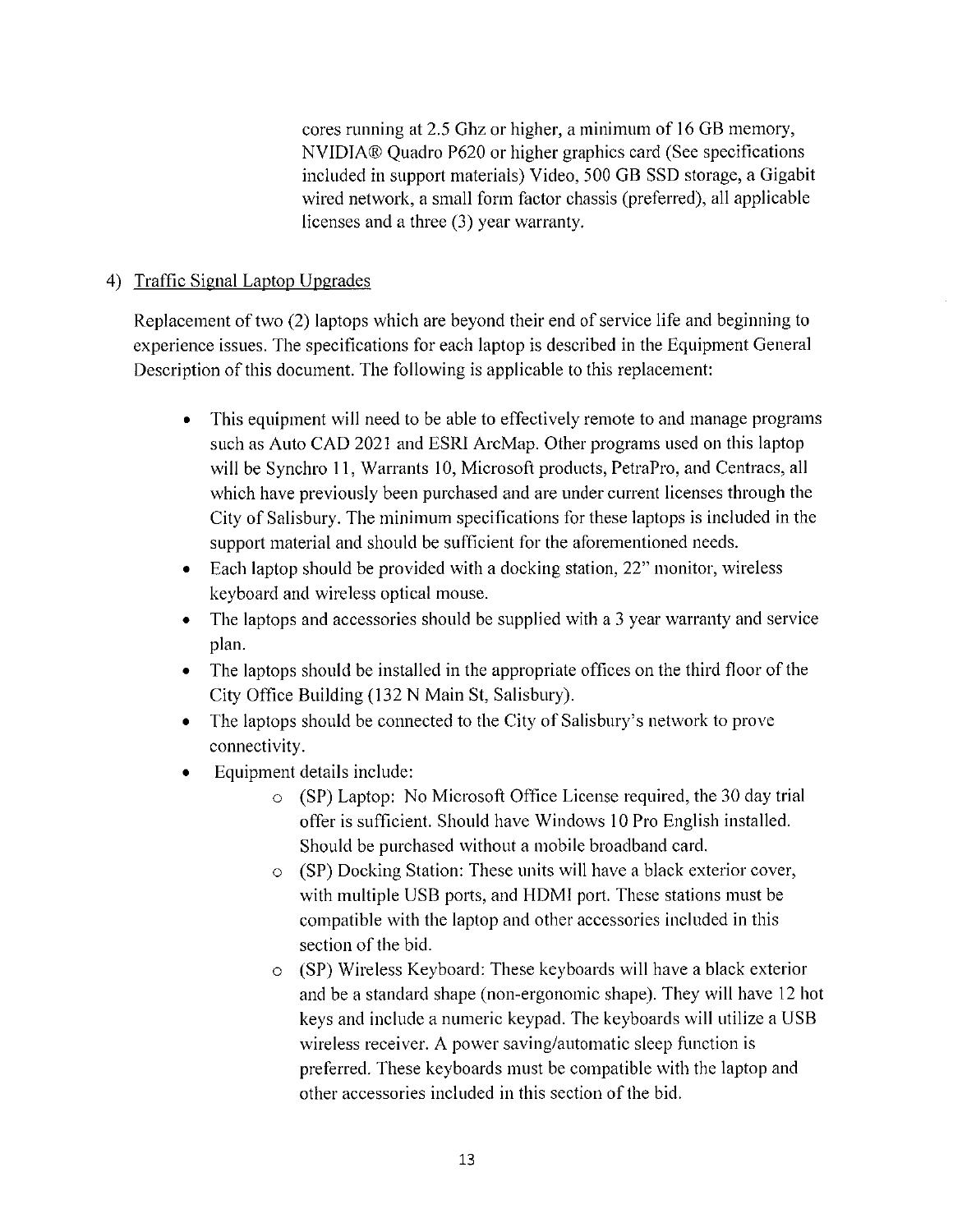- (SP) Wireless Mouse: Each mouse will have a black exterior and a  $\circ$ scrolling wheel. The movement resolution will be 1600 dpi. They shall utilize a USB wireless receiver. A power saving/automatic sleep function is preferred. Each mouse must be compatible with the laptop and other accessories included in this section of the bid.
- $\circ$  (SP) A minimum of a 22" Monitor with a black exterior with antiglare screen coating is required. Monitors should have an aspect ratio of 16:9. Brightness should be 250 cd/m2 (typical). Pixel pitch should be  $0.248$  mm x  $0.248$  mm. Contrast Ratio should be  $1,000:1$  (typical). Monitors should VGA, display port, and HDMI have input connectors.

#### 5) Data Collection Equipment Upgrades

Replacement of failed and outdated data collection tools with modern technological solutions. There is no equipment to remove. The contractor would be responsible for installing and training staff on each style collector at a predetermined location. The styles of collectors include a portable analytic CCTV camera unit, a covert traffic statistics unit, and a portable radar display.

- Twenty (20) of the twenty-four (24) unmanned, data collection tools utilized at the City of Salisbury have exceeded their service life. An upgrade is necessary to replace these collectors with a more modern data collection system, to include the installation and to provide training on the equipment. All equipment should come with three (3) year warranties.
- (SP) Portable analytic CCTV cameras are to be purchased. The purchase should include a  $\bullet$ third party AI study for location specific studies, unless the package provides the AI application software. For training purposes, there should be hands on instruction provided at two locations. One should be installed at the intersection of Faith Rd & Gold Hill Drive for the purpose of near miss accidents and delay issues. The second location is at the intersection of S Fulton St and W Thomas St, for the purpose of near miss accidents and stop sign compliance studies. Equipment details include: Portable Analytic CCTV Cameras: This is a fully connected unit where remote monitoring of studies can be conducted and notifications sent to the user if something needs attention. The camera will have advanced analytics built in. The camera is to have high resolution to provide desired analytical functions. Camera will have to be able to function in nighttime environments. This unit will be used to collect a wide range of studies such as but not limited to: volume counts, pedestrian counts (when 2 cameras used simultaneously), user classifications (including bicyclist), speed, turning movement counts, near miss studies, and delay studies. It is preferred to be able to be set up by a single person outside of the roadway without the use of a bucket truck or the disruption of traffic. It is preferred that the camera is mounted to a portable pole to eliminate the need of a bucket truck. The pole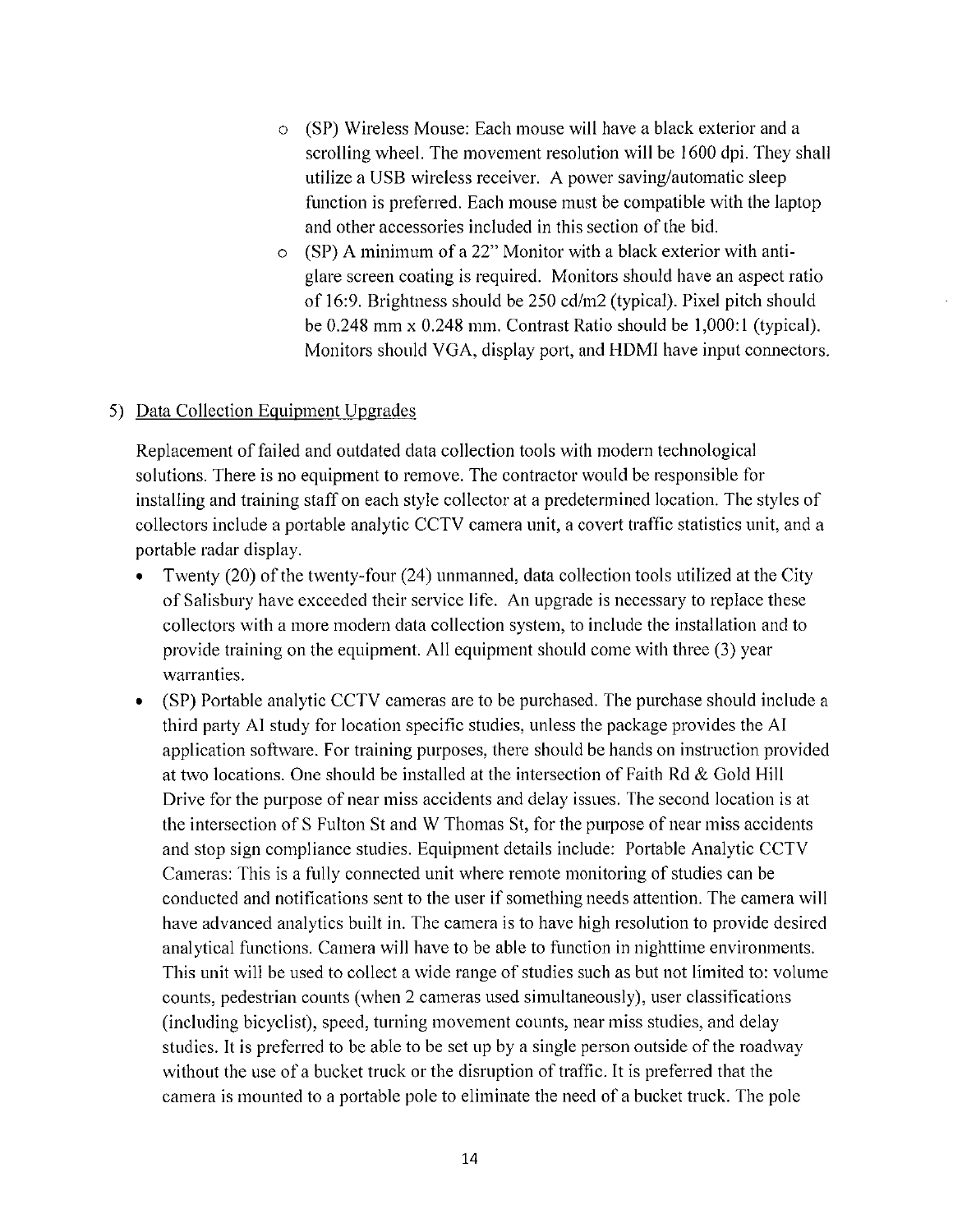will house the wiring and other attachments for system components, including portable (battery or solar) power. The unit can be easily secured to a utility pole. When not in use the unit is collapsible for easy storage and transport. Video can be used either for in house or exported to a third party for the advanced AI studies (Note: third party AI has additional fees).

- (SP) Covert traffic statistic units collects vehicle speeds, vehicle counts, vehicle  $\bullet$ classification, among other data. Includes configuration and analysis software, which should be installed on one of the new laptops included in this bid package. The optional solar power source should be included for each of these units. For training purposes, there should be hands on instruction provided at two locations. The locations for deployment are on W Monroe St, West Horah St, W Bank St, and Institute St, all within the area of Livingstone College. Equipment Details include: Covert Traffic Statistics Units: These units are lightweight and simple to install on a sign channel or utility pole. The collect data such as vehicle speed, volume, and classification, all without the driver being aware of an active study being performed. This covert style allows for the collection of nonaltered driver behavior; as is often found with digital speed read out units. Includes configuration and analysis software allows for auto report generation and compiling tables, and graphs of studies. They can collect  $2+$  lanes of approaching, receding or both types of vehicle movements.
- (SP) 20W solar power option should be chosen for these devices. The solar power option  $\bullet$ should be a 20W, indefinite use device, or otherwise specified by the covert traffic statistic unit's manufacturer. This should include the appropriate size and type battery as specified by the unit's manufacturer. This power supply system should come with an external enclosure with appropriate mounting hardware.
- (SP) Portable radar displays will be valuable in a future traffic calming program as well  $\bullet$ as data collection for speed, volume, and vehicle classification. These units should come with the optional solar power source and set of (MUTCD complainant) LIMIT speed limit signs for the speeds of 25 MPH, 30 MPH, and 35 MPH. For training purposes, there should be hands on instruction provided at two locations. They should be installed at their first areas of study with one installed in each direction of travel per location. The locations for deployment are W Henderson St and Chantilly Ln. Equipment details include: Portable Radar Displays: The LED read-out sign will be 12 inches. Must be easily installed by a single person and securely locked to a sign post or a utility pole. These units are used to collect vehicle speed, volume, and classification. During active data collection operation, the display can be programmed to be blank, display speed (within limits or without), or the speed limit.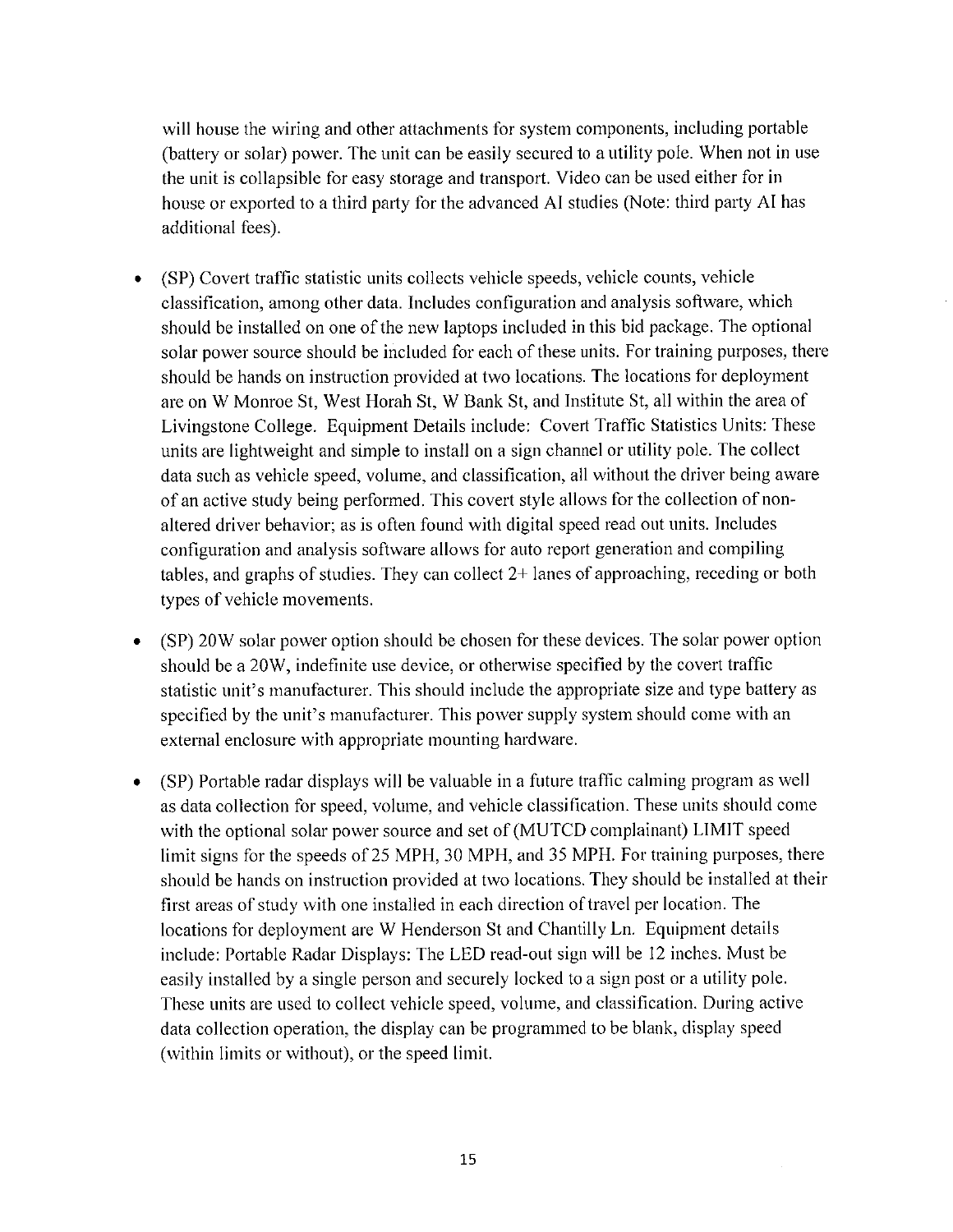- (SP) 50W Solar power panel option should be chosen for these devices. The solar power  $\bullet$ option should be a 50W, indefinite use device, or otherwise specified by the covert traffic statistic unit's manufacturer. This should include a 26 Ah sealed lead acid battery, or as specified by the unit's manufacturer. This power supply system should come with an external enclosure with appropriate mounting hardware.
- (SP) Set of 3 MUTCD compliant "speed limit" signs per unit. Signs shall include the  $\bullet$ words "SPEED LIMIT" with an accompanying speed limit ("25" MPH", "30 MPH" and "35 MPH." per sign) and is compatible with the 12" Portable Radar Display. This sign should meet MUTCD requirements for a regulatory sign. The sign size shall be 24" x 30.

### 3. GENERAL REQUIREMENTS: See below General requirements.

- Any changes to the switches inside the traffic cabinet or at the SCSC (Salisbury Customer Service Center) head-end will have to be coordinated with the City's IT Department. The head-end is housed inside the SCSC, located at 1415 S Martin Luther King Jr Ave, Salisbury. Access to the head-in or equipment rooms must be coordinated with the City's IT Department. Contact for this department is Dale Waters (office phone: 704-216-7584, email: dwate@salisburync.gov).
- All aerial splice trays and enclosures should be sound. Some vault installed splice trays  $\bullet$ may be brittle and need replacing. For this reason a line item is included on the bid sheet for the replacement, to include labor, for a splice tray.
- Any fiber optic work will have to be coordinated with Hot Wire, per their agreement with the City of Salisbury. They have the right to have a representative present when work such as splicing or lashing occurs. The contact information for Hot Wire is Kjeff Hansen (phone: 704-794-5421, email: khansen@hotwirecommunication.com). Additionally, anytime a vault or traffic cabinet is planned to be opened, the City of Salisbury reserves the right to have Engineering staff present.
- Contractor will be responsible for maintaining traffic through work zones in accordance with section 1101 of the most current version of the 2018 North Carolina Department of Transportation Standard Specifications for Roads and Structures, the MUTCD, and the North Carolina Department of Transportation Roadway Standard Drawings.
- All products quoted must meet or exceed specifications. The NCDOT (North Carolina  $\bullet$ Department of Transportation) State contract is a reference for all products or acceptable equivalents. Refer to Section II – Materials, for additional guidelines. Equipment specifications are included. Equivalents may be submitted for consideration and must satisfy NCDOT requirements. Included in this document are maps and detailed specifications and information for reference. Total quantities are shown on the Bid Sheet.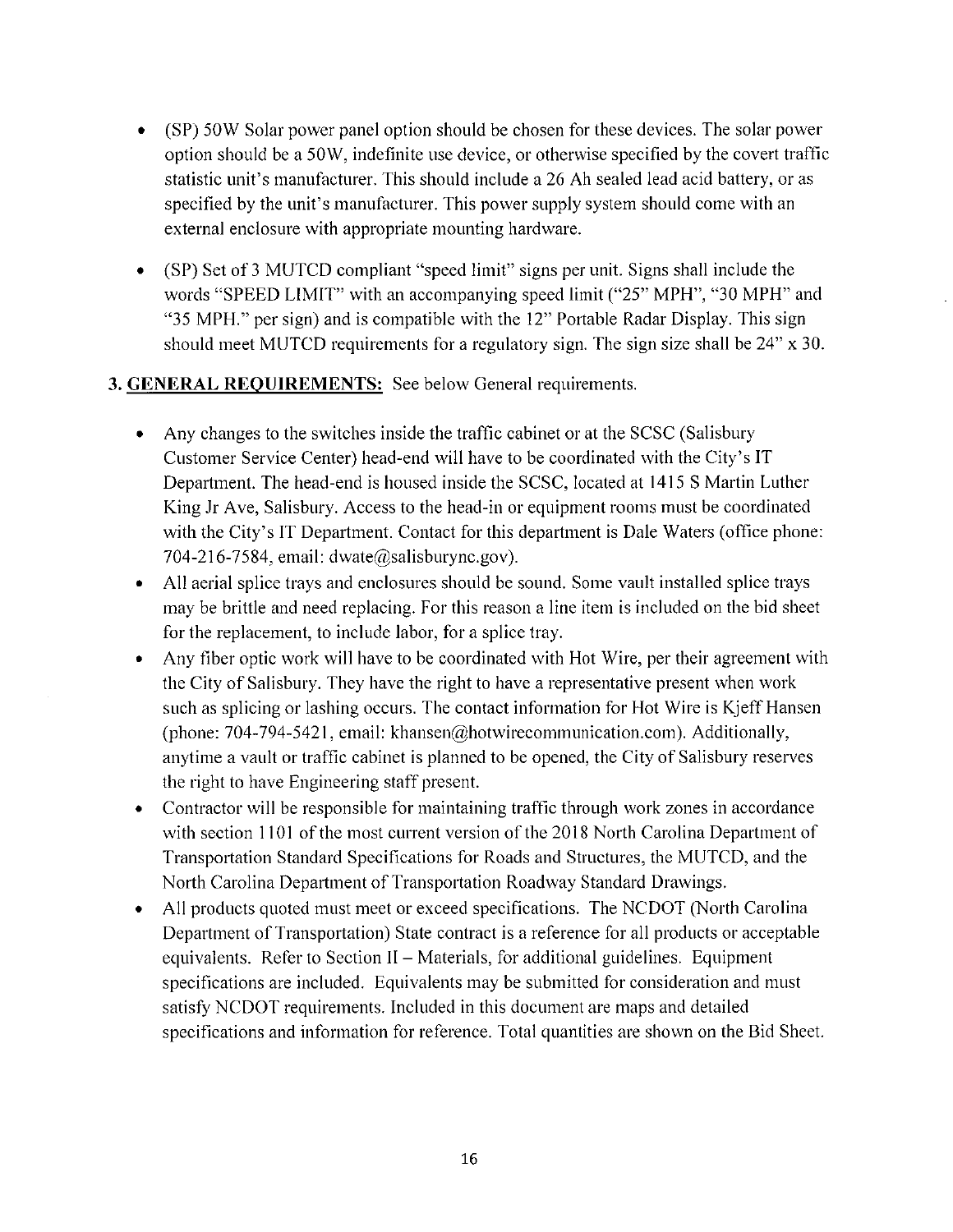Advertised: **February 15, 2022**

# **CITY OF SALISBURY**

# **REQUEST for LETTERS of INTEREST (RFLOI)**

### **SIGNAL SYSTEM NETWORK UPGRADE HL-0005**

- TITLE: **HL-0005 SIGNAL SYSTEM UPGRADE**
- ISSUE DATE: **February 15, 2022**

SUBMITTAL DEADLINE: **March 8, 2022**

ISSUING AGENCY: **City of Salisbury**

### **SYNOPSIS**

### **SUBCONSULTANTS ARE PERMITTED UNDER THIS CONTRACT.**

**This contract shall be partially reimbursed with Federal-aid funding through the North Carolina Department of Transportation (hereinafter referred to as the Department). The solicitation, selection, and negotiation of a contract shall be conducted in accordance with all Department requirements and guidelines.**

**The primary and/or subconsultant firm(s)** (*if Subconsultants are allowed under this RFLOI*) **shall be pre-qualified by the Department to perform ALL of the work codes listed below for the City of Salisbury. Work Codes required are:**

- **125 - Intelligent Transportation System (ITS) Inspection**
- **289 -Signal Systems Inspection**

**WORK CODES for each primary and/or subconsultant firm(s) (***if Subconsultants are allowed under this RFLOI***) SHALL be listed on the respective RS-2 FORMS (see section 'SUBMISSION ORGANIZATION AND INFORMATION REQUIREMENTS').**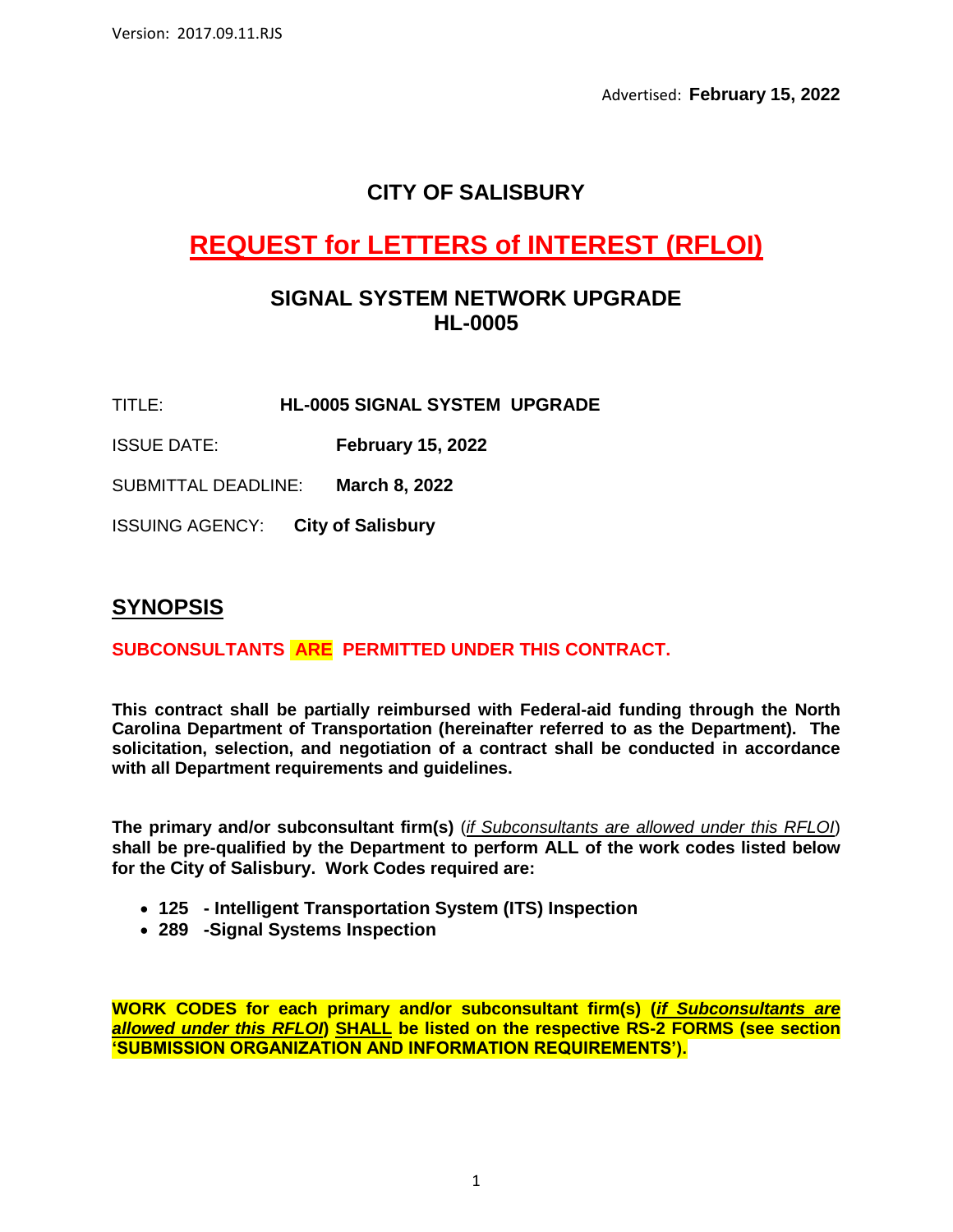This RFLOI is to solicit responses (LETTERS of INTEREST, or LOIs) from qualified firms to provide professional consulting services to:

**Provide construction engineering inspection for installation of upgrades and inventory needed to expand the existing Traffic Signal System Infrasturcture, including CCTV cameras and monitoring, wireless communications, and computer equipment, in the City of Salisbury. Construction bid packet available for reference upon request**.

Electronic LOIs should be submitted in .pdf format using software such as Adobe, CutePDF PDF Writer, Docudesk deskPDF, etc.

LOIs SHALL be received **ELECTRONICALLY, BY MAIL, OR HAND-DELIVERY no later than 2 PM, March 8, 2022.** 

**The address for electronic deliveries is:** *WBRIN@SALISBURYNC.GOV ( one single attachment with your submission may be sent to wbrin@salisburync.gov)*

**The address for mailings is: City of Salisbury Engineering Department PO Box 479 Salisbury, NC 28145**

**The address for hand-deliveries is: City of Salisbury Engineering Department 132 N Main Street Salisbury, NC 28144**

**LOIs received after this deadline will not be considered.**

Except as provided below any firm wishing to be considered must be properly registered with the Office of the Secretary of State and with the North Carolina Board of Examiners for Engineers and Surveyors. Any firm proposing to use corporate subsidiaries or subcontractors must include a statement that these companies are properly registered with the North Carolina Board of Examiners for Engineers and Surveyors and/or the NC Board for Licensing of Geologists. The Engineers performing the work and in responsible charge of the work must be registered Professional Engineers in the State of North Carolina and must have a good ethical and professional standing. It will be the responsibility of the selected private firm to verify the registration of any corporate subsidiary or subcontractor prior to submitting a Letter of Interest. Firms which are not providing engineering services need not be registered with the North Carolina Board of Examiners for Engineers and Surveyors. Some of the services being solicited may not require a license. It is the responsibility of each firm to adhere to all laws of the State of North Carolina.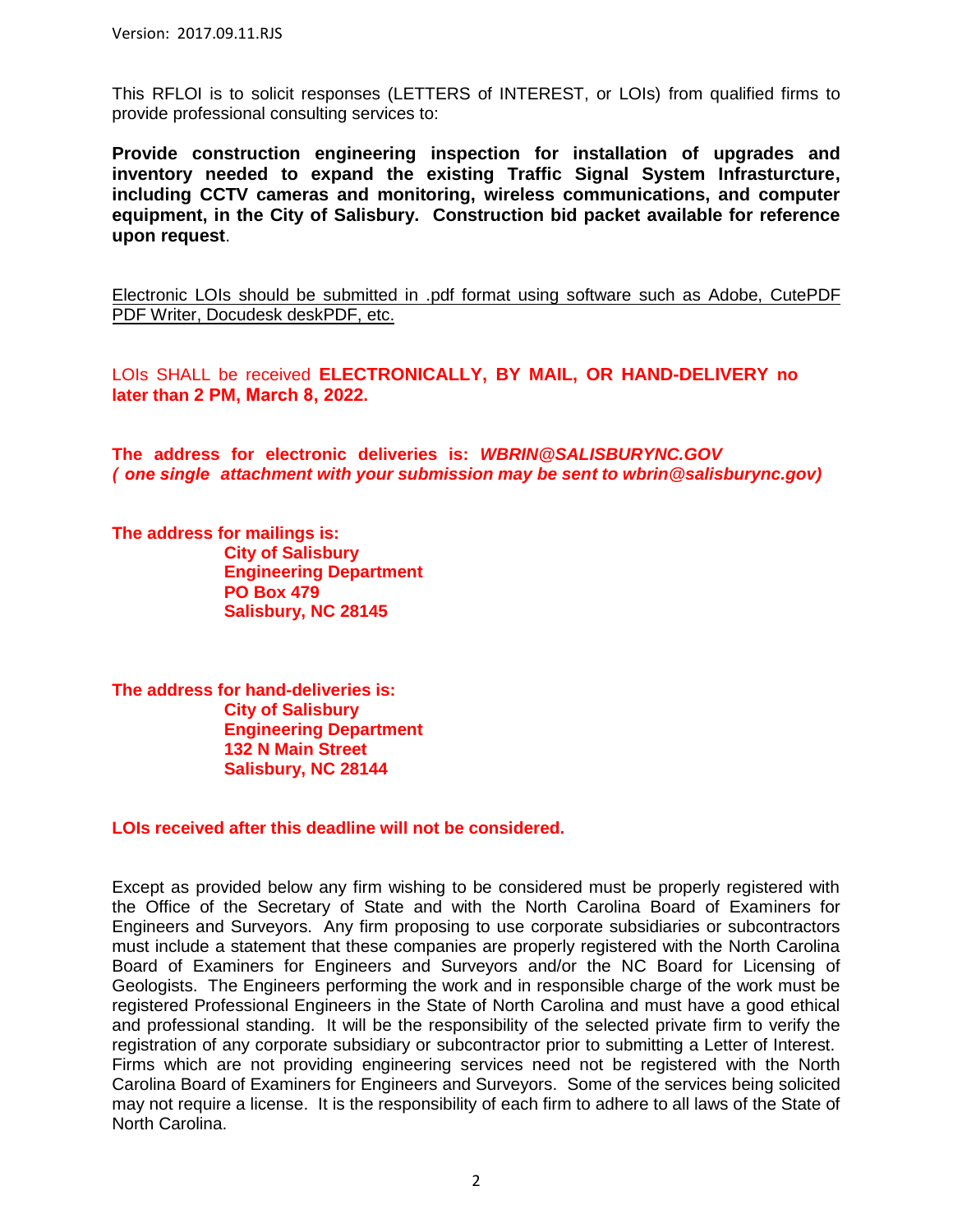The firm must have the financial ability to undertake the work and assume the liability. The selected firm(s) will be required to furnish proof of Professional Liability insurance coverage in the minimum amount of \$1,000,000.00. The firm(s) must have an adequate accounting system to identify costs chargeable to the project.

# **SCOPE OF WORK**

The **City of Salisbury** is soliciting proposals for the services of a firm/team for the following contract scope of work:

**The project consists of construction engineering inspection for a contract involving the replacement of communiction equipment inside traffic signal cabinets and providing spares (additional inventory) to avoid potential future disruptions in service, a traffic communication inventory and equipment replacement, CCTV camera upgrade, traffic monitoring station, traffic system laptop upgrade, and data collection equipment upgrades.** 

**The tasks required to meet these goals may include:**

- **Replace and reprogram failed communication equipment.**
- **Replenish communications cabinet's inventory.**
- **Repair, remove and expand upon the City's existing CCTV traffic cameras and associated equipment. Must be compatible with existing system.**
- **Install new CCTV cameras with associated equipment, route data lines for eleven (11) new cameras. Requires new power meter. Include warranty and service pkg.**
- **Current traffic monitoring workstation will be removed and replaced. Tower will output to four (4) monitors in a 2x2 presentation. Live feed video.**
- **Replace two (2) traffic signal laptops. Should be able to remote to and manage programs such as Auto CAD 2021 and ESRI ArcMap. Include 3 year warranty and service plan.**

 **• Replace failed and outdated data collection tools. Provide portable analytic CCTV camera and solar powered portable radar display. Install and train staff.**

**PROPOSED CONTRACT TIME: SIX (6) MONTHS**

**PROPOSED CONTRACT PAYMENT TYPE: LUMP SUM**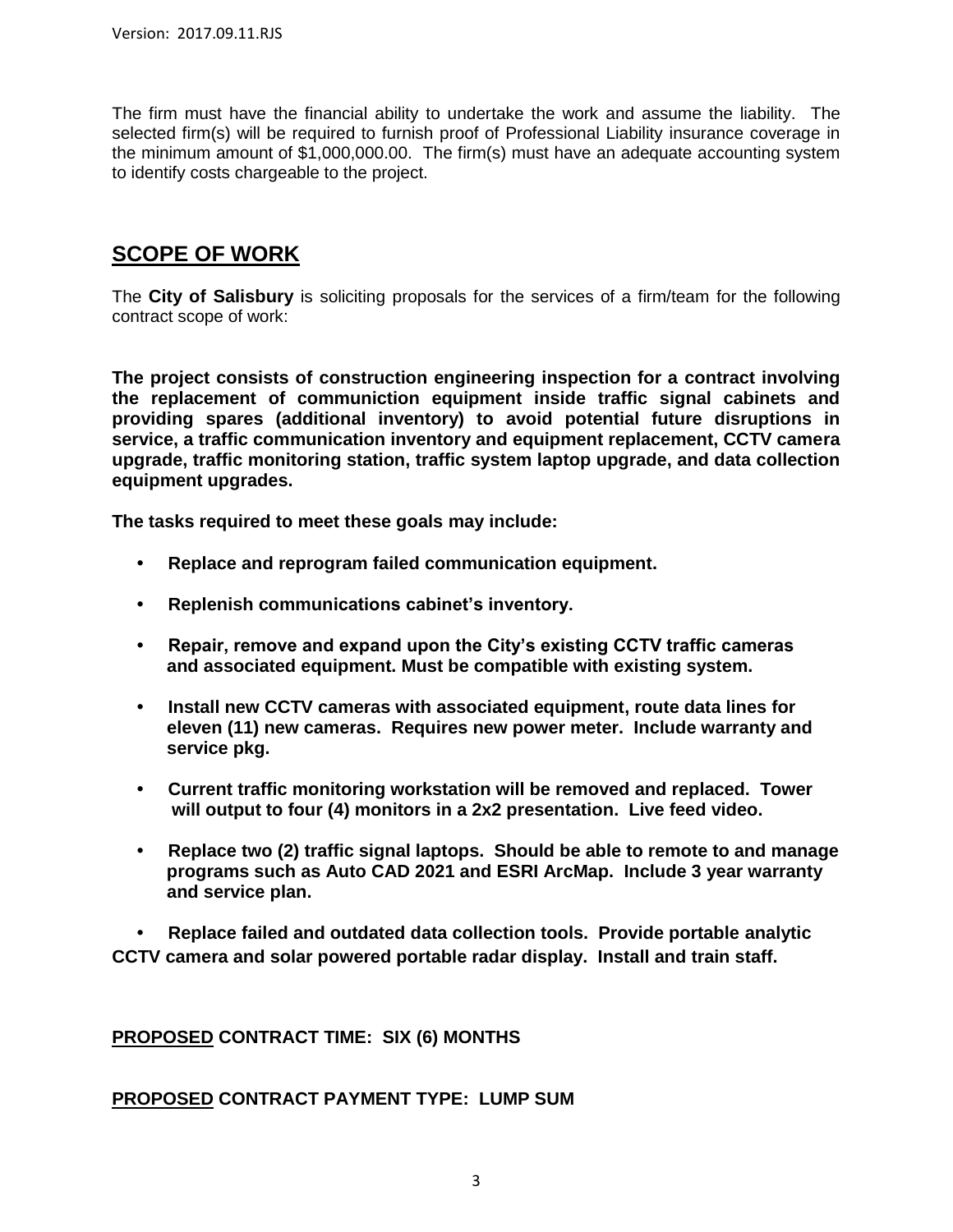# **SUBMITTAL REQUIREMENTS**

All LOIs are limited to **FIFTEEN** (**15**) pages (RS-2 forms are not included in the page count) inclusive of the cover sheet, and shall be typed on 8-1/2" x 11" sheets, single-spaced, onesided.

*Fold out pages are not allowed. In order to reduce costs and to facilitate recycling; binders, dividers, tabs, etc. are prohibited. One staple in the upper left-hand corner is preferred.*

LOIs containing more than FIFTEEN (**15**) pages will not be considered.

#### *FOUR (4) total copies of the LOI should be submitted.*

**Firms submitting LOIs are encouraged to carefully check them for conformance to the requirements stated above. If LOIs do not meet ALL of these requirements they will be disqualified. No exception will be granted.**

### **SELECTION PROCESS**

Following is a general description of the selection process:

- The LGA's Selection Committee will review all qualifying LOI submittals.
- For Limited Services Contracts (On-Call type contracts), the LGA's Selection Committee MAY, at the LGA's discretion, choose any number of firms to provide the services being solicited.
- For Project-Specific Contracts (non On-Call type contracts), the LGA's Selection Committee MAY, at the LGA's discretion, shortlist a minimum of three (3) firms to be interviewed. IF APPLICABLE, dates of shortlisting and dates for interviews are shown in the section SUBMISSION SCHEDULE AND KEY DATES at the end of this RFLOI.
- In order to be considered for selection, consultants must submit a complete response to this RFLOI prior to the specified deadlines. Failure to submit all information in a timely manner will result in disqualification.

# **SMALL PROFESSIONAL SERVICE FIRM (SPSF) PARTICIPATION**

The Department encourages the use of Small Professional Services Firms (SPSF). Small businesses determined to be eligible for participation in the SPSF program are those meeting size standards defined by Small Business Administration (SBA) regulations, 13 CFR Part 121 in Sector 54 under the North American Industrial Classification System (NAICS). The SPSF program is a race, ethnicity, and gender neutral program designed to increase the availability of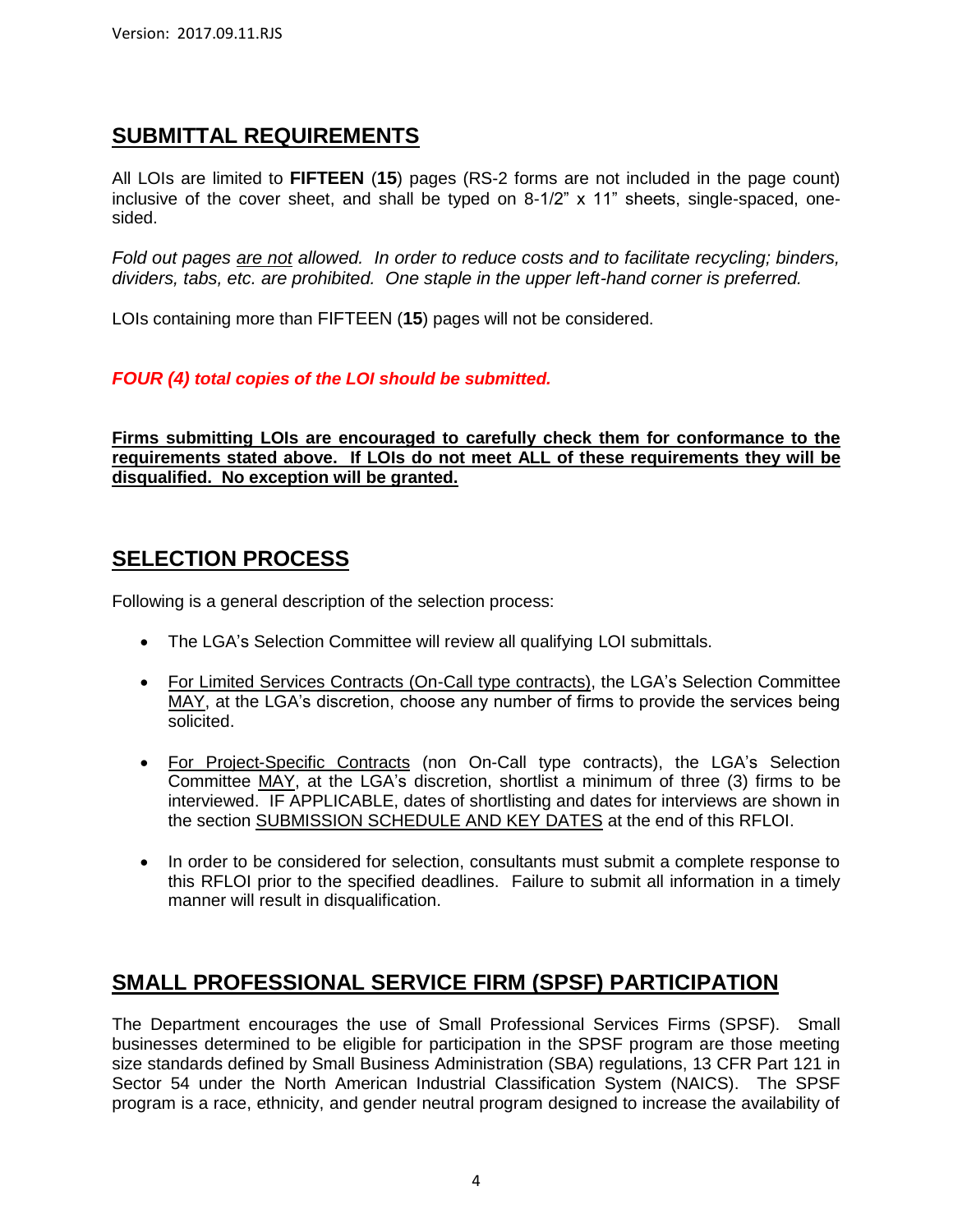contracting opportunities for small businesses on federal, state or locally funded contracts. SPSF participation is not contingent upon the funding source.

The Firm, at the time the Letter of Interest is submitted, shall submit a listing of all known SPSF firms that will participate in the performance of the identified work. The participation shall be submitted on the Department's Subconsultant Form RS-2. RS-2 forms may be accessed on the Department's website at [NCDOT Connect Guidelines & Forms.](https://connect.ncdot.gov/business/consultants/Pages/Guidelines-Forms.aspx)

The SPSF must be qualified with the Department to perform the work for which they are listed.

Real-time information about firms doing business with the Department and firms that are SPSF certified through the Contractual Services Unit is available in the Directory of Transportation Firms. The Directory can be accessed on the Department's website at [Directory of Firms](https://www.ebs.nc.gov/VendorDirectory/default.html) -- Complete listing of certified and prequalified firms.

The listing of an individual firm in the Department's directory shall not be construed as an endorsement of the firm.

### **PREQUALIFICATION**

The Department maintains on file the qualifications and key personnel for each approved discipline, as well as any required samples of work. Each year on the anniversary date of the company, the firm shall renew their prequalified disciplines. If your firm has not renewed its application as required by your anniversary date or if your firm is not currently prequalified, please submit an application to the Department **prior to submittal of your LOI**. An application may be accessed on the Department's website at [Prequalifying Private Consulting Firms](https://connect.ncdot.gov/business/Prequal/Pages/Private-Consulting-Firm.aspx) --Learn how to become Prequalified as a Private Consulting Firm with NCDOT. Having this data on file with the Department eliminates the need to resubmit this data with each letter of interest.

Even though specific DBE/MBE/WBE goals are not required for this project, the Department of Transportation is committed to providing opportunity for small and disadvantaged businesses to perform on its contracts through established Department goals. The Firm, subconsultant and subfirm shall not discriminate on the basis of race, religion, color, national origin, age, disability or sex in the performance of this contract.

### **SELECTION CRITERIA**

#### **All prequalified firms who submit responsive letters of interest will be considered.**

In selecting a firm/team, the selection committee will take into consideration qualification information including such factors as:

- 1. **30% =** Technical Approach/Understanding of Project.
- 2. **20% =** Experience of Proposed Personnel.
- 3. **20% =** Ability of the Firm to Perform the Proposed Work.
- 4. **20% =** Experience with Similar Projects both in Scope and Funding.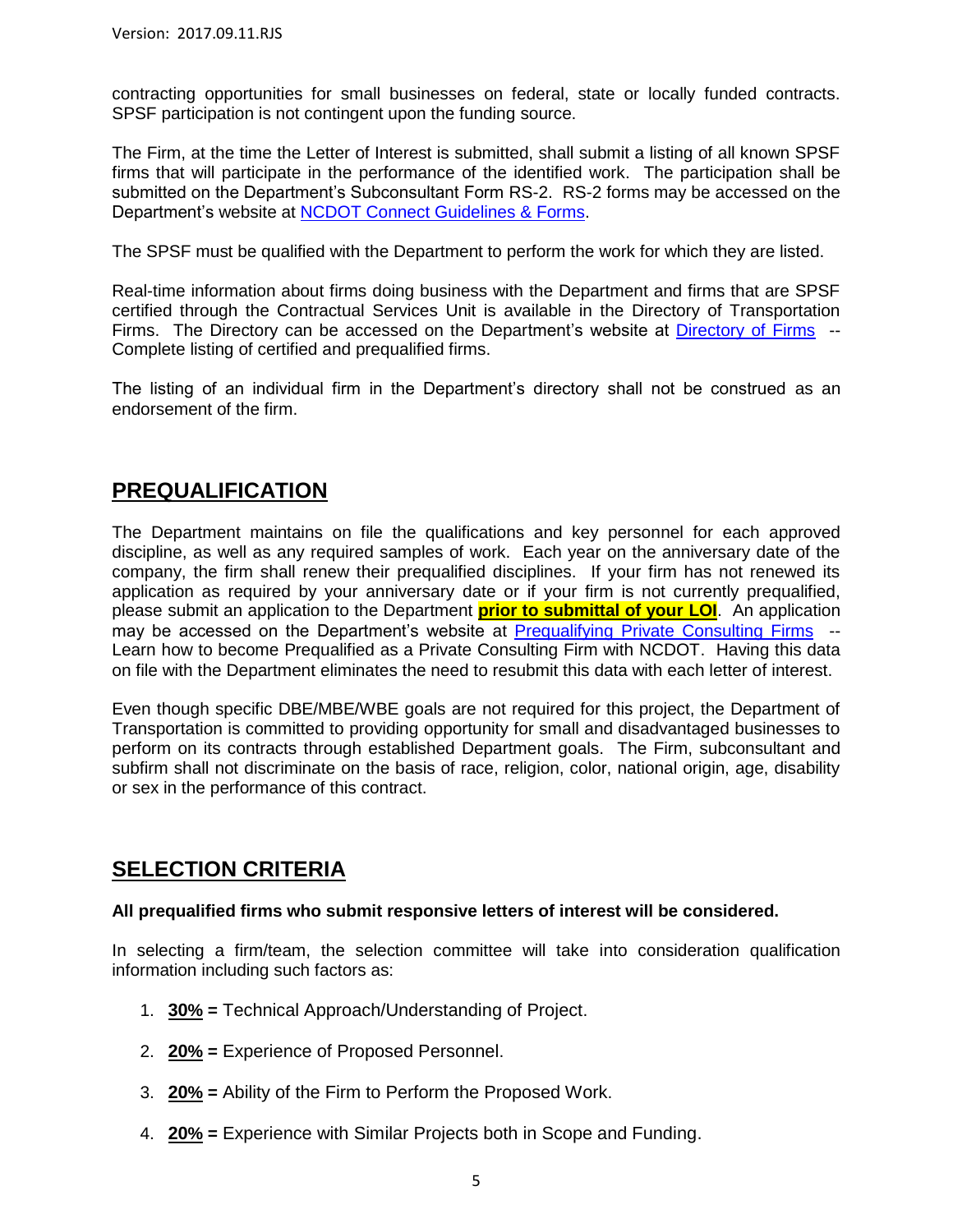5. **10% =** References.

After reviewing qualifications, if firms are equal on the evaluation review, then those qualified firms with proposed SPSF participation will be given priority consideration.

# **SUBMISSION ORGANIZATION AND INFORMATION REQUIREMENTS**

The LOI should be addressed to **Wendy Brindle, City Engineer, City of Salisbury** and must include the name, address, telephone number, and e-mail address of the prime consultant's contact person for this RFLOI.

The LOI must also include the information outlined below:

Chapter 1 - Introduction

The Introduction should demonstrate the consultant's overall qualifications to fulfill the requirements of the scope of work and should contain the following elements of information:

- **Expression of firm's interest in the work;**
- Statement of whether firm is on register:
- Date of most recent private engineering firm qualification;
- Statement regarding firm's(') possible conflict of interest for the work; and
- Summation of information contained in the letter of interest.

#### Chapter 2 - Team Qualifications

This chapter should elaborate on the general information presented in the introduction, to establish the credentials and experience of the consultant to undertake this type of effort. The following must be included:

- 1. Identify recent, similar projects the firm, acting as the prime contractor, has conducted which demonstrates its ability to conduct and manage the project. Provide a synopsis of each project and include the date completed, and contact person.
- 2. If subconsultants are involved, provide corresponding information describing their qualifications as requested in bullet number 1 above.

### Chapter 3 - Team Experience

This chapter must provide the names, classifications, and location of the firm's North Carolina employees and resources to be assigned to the advertised work; and the professional credentials and experience of the persons assigned to the project, along with any unique qualifications of key personnel. Although standard personnel resumes may be included, identify pertinent team experience to be applied to this project. Specifically, the Department is interested in the experience, expertise, and total quality of the consultant's proposed team. If principals of the firm will not be actively involved in the study/contract/project, do not list them. The submittal shall clearly indicate the Consultant's Project Manager, other key Team Members and his/her qualifications for the proposed work. Also, include the team's organization chart for the Project / Plan. A Capacity Chart / Graph (available work force) should also be included. Any other pertinent information should also be listed in this section.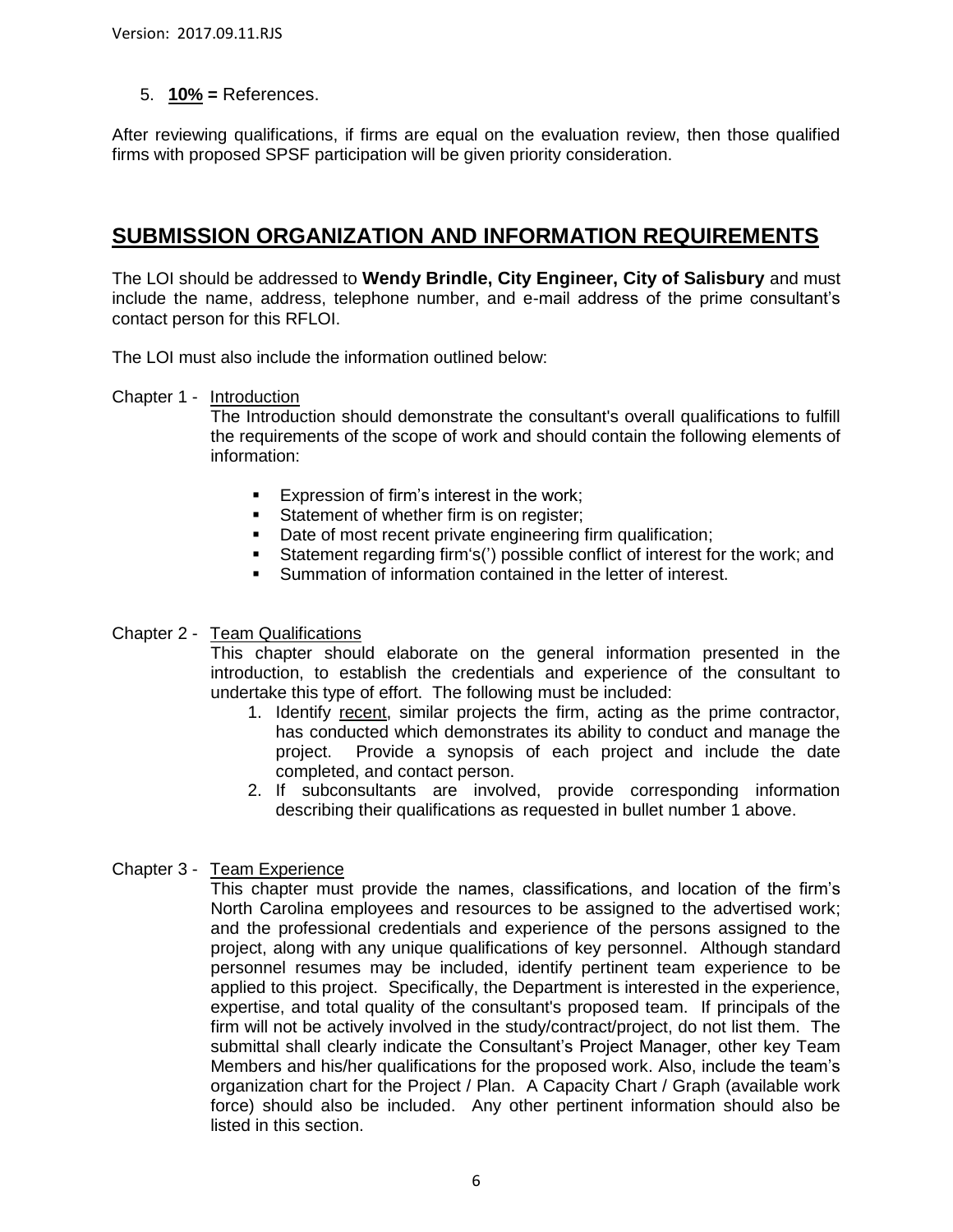*Note:* If a project team or subconsultant encounters personnel changes, or any other changes of significance dealing with the company, NCDOT should be notified immediately.

#### Chapter 4 - Technical Approach

The consultant shall provide information on its understanding of, and approach to accomplish, this project, including their envisioned scope for the work and any innovative ideas/approaches, and a schedule to achieve the dates outlined in this RFLOI (if any project-specific dates are outlined below).

#### Chapter 5 - References

Provide upto 5 references for similar projects. Include completion month and year, contact information including email and phone.

#### APPENDICES-

#### CONSULTANT CERTIFICATION Form RS-2

Completed Form RS-2 forms SHALL be submitted with the firm's letter of interest. This section is limited to the number of pages required to provide the requested information.

Submit Form RS-2 forms for the following:

#### **Prime Consultant firm**

- $\triangleright$  Prime Consultant Form RS-2 Rev 1/14/08; and
- **ANY/ALL Subconsultant firms** (*If Subconsultants are allowed under this RFLOI*) to be, or anticipated to be, utilized by your firm.
	- $\triangleright$  Subconsultant Form RS-2 Rev 1/15/08.
	- $\triangleright$  In the event the firm has no subconsultant, it is required that this be indicated on the Subconsultant Form RS-2 by entering the word "None" or the number "ZERO" and signing the form.

Complete and sign each Form RS-2 (instructions are listed on the form).

The required forms are available on the Department's website at: <https://connect.ncdot.gov/business/consultants/Pages/Guidelines-Forms.aspx>

[Prime Consultant Form RS-2](https://connect.ncdot.gov/business/consultants/Roadway/Form%20RS-2%20Prime%20Contractor.pdf)